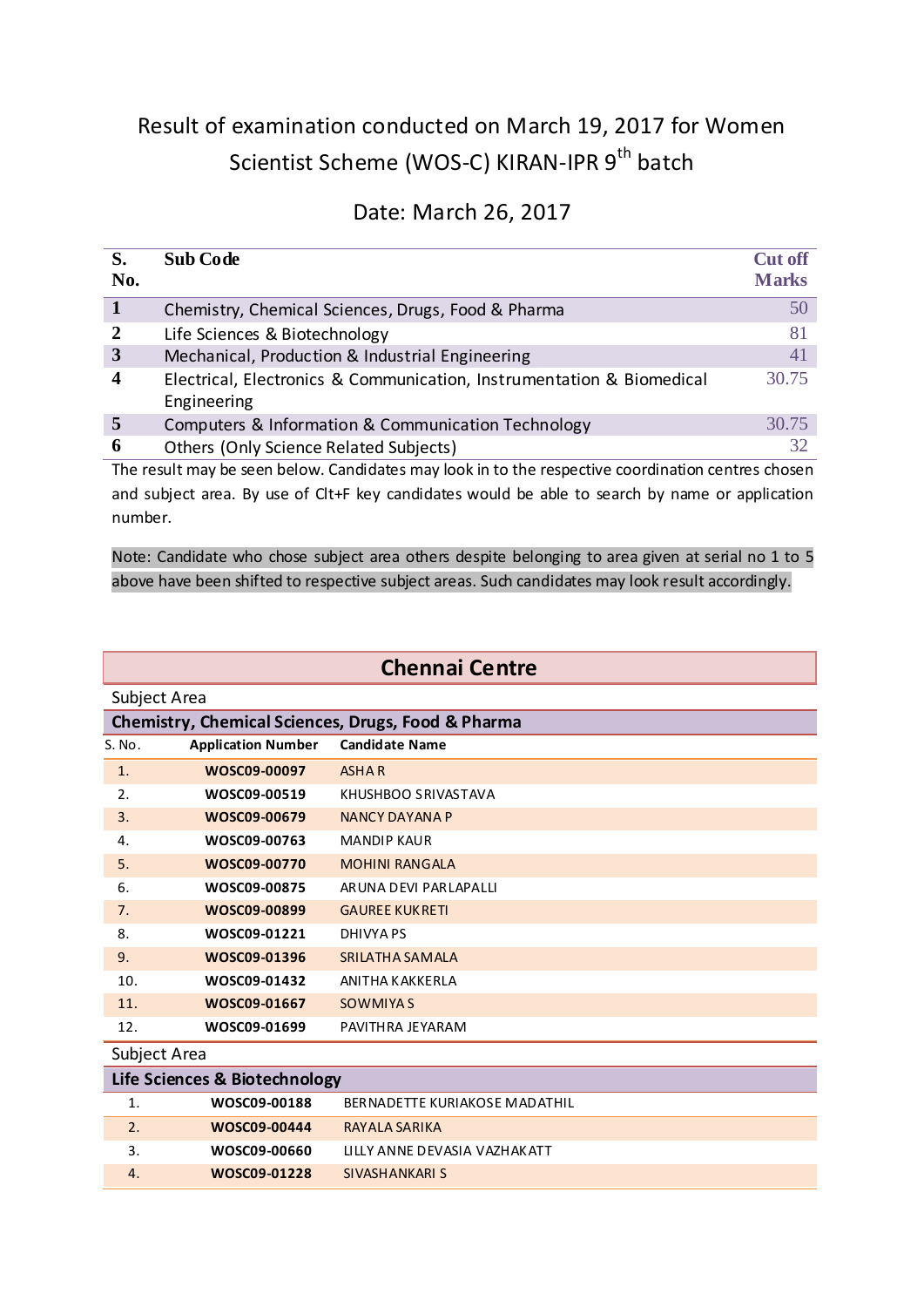| Subject Area                                               |              |                                                                                   |  |  |
|------------------------------------------------------------|--------------|-----------------------------------------------------------------------------------|--|--|
| <b>Mechanical, Production &amp; Industrial Engineering</b> |              |                                                                                   |  |  |
| 1.                                                         | WOSC09-01496 | RADHIKA C                                                                         |  |  |
| 2.                                                         | WOSC09-01567 | RAJA RAJESWARI NACHIAPPAN                                                         |  |  |
| Subject Area                                               |              |                                                                                   |  |  |
|                                                            |              | Electrical, Electronics & Communication, Instrumentation & Biomedical Engineering |  |  |
| 1.                                                         | WOSC09-00007 | MAMATHA BANDARU                                                                   |  |  |
| 2.                                                         | WOSC09-00016 | <b>KANDLI SHARMA</b>                                                              |  |  |
| 3.                                                         | WOSC09-00079 | <b>FETSI V</b>                                                                    |  |  |
| 4.                                                         | WOSC09-00094 | <b>HEENA KHOUSER GULABJAN</b>                                                     |  |  |
| 5.                                                         | WOSC09-00115 | JABA CHAKRABORTY                                                                  |  |  |
| 6.                                                         | WOSC09-00162 | SASI BHAVANI YAGATI                                                               |  |  |
| 7.                                                         | WOSC09-00181 | CHITHRADEVI R                                                                     |  |  |
| 8.                                                         | WOSC09-00197 | <b>SARANYAS</b>                                                                   |  |  |
| 9.                                                         | WOSC09-00461 | <b>BESSY TITUS</b>                                                                |  |  |
| 10.                                                        | WOSC09-00495 | <b>KUMUTHAN</b>                                                                   |  |  |
| 11.                                                        | WOSC09-00575 | VAIDYANADHAN SREE VIDHYA                                                          |  |  |
| 12.                                                        | WOSC09-00738 | <b>VINILA NAGARAJ</b>                                                             |  |  |
| 13.                                                        | WOSC09-00742 | JAISHEELA J                                                                       |  |  |
| 14.                                                        | WOSC09-00860 | <b>VIJAYALAKSHMI C</b>                                                            |  |  |
| 15.                                                        | WOSC09-01136 | JAYA LAKSHMI DWADASI                                                              |  |  |
| 16.                                                        | WOSC09-01301 | <b>THULASIK</b>                                                                   |  |  |
| 17.                                                        | WOSC09-01309 | SUSHMA G                                                                          |  |  |
| 18.                                                        | WOSC09-01381 | <b>SRAVANTHI K</b>                                                                |  |  |
| 19.                                                        | WOSC09-01412 | <b>ANITHA</b>                                                                     |  |  |
| 20.                                                        | WOSC09-01426 | NAYAKANTI SARASWATHI                                                              |  |  |
| 21.                                                        | WOSC09-01565 | SHRIVIDHYA GURUMURTHI                                                             |  |  |
| 22.                                                        | WOSC09-01624 | SAMYUKTHA NIKKALA                                                                 |  |  |
| 23.                                                        | WOSC09-01761 | PUTCHA POORNA P                                                                   |  |  |
| 24.                                                        | WOSC09-01762 | ARUNASRI RAGHAVENDIRAN                                                            |  |  |
| Subject Area                                               |              |                                                                                   |  |  |
|                                                            |              | <b>Computers &amp; Information &amp; Communication Technology</b>                 |  |  |
| 1.                                                         | WOSC09-00035 | APARNA PONNURU                                                                    |  |  |
| 2.                                                         | WOSC09-00116 | JAP AMALA CHAKRABORTY                                                             |  |  |
| 3.                                                         | WOSC09-00314 | <b>RITU DAS</b>                                                                   |  |  |
| 4.                                                         | WOSC09-00416 | <b>JINPHY JOSEPH</b>                                                              |  |  |
| 5.                                                         | WOSC09-00590 | ASHA YELDOSE                                                                      |  |  |
| 6.                                                         | WOSC09-00861 | <b>GIFTSY JEBAK</b>                                                               |  |  |
| 7.                                                         | WOSC09-01034 | <b>JYOTHSNAR</b>                                                                  |  |  |
| 8.                                                         | WOSC09-01035 | <b>SRUTHY ABRAHAM</b>                                                             |  |  |
| 9.                                                         | WOSC09-01125 | JYOTHI M                                                                          |  |  |
| 10.                                                        | WOSC09-01271 | RAZEENA SHAIK                                                                     |  |  |
| 11.                                                        | WOSC09-01329 | <b>LEEMAN</b>                                                                     |  |  |
| 12.                                                        | WOSC09-01346 | <b>AVANTIKA MISHRA</b>                                                            |  |  |
| 13.                                                        | WOSC09-01413 | TANAYA BALA BEHERA                                                                |  |  |
| 14.                                                        | WOSC09-01799 | <b>AKHILA G</b>                                                                   |  |  |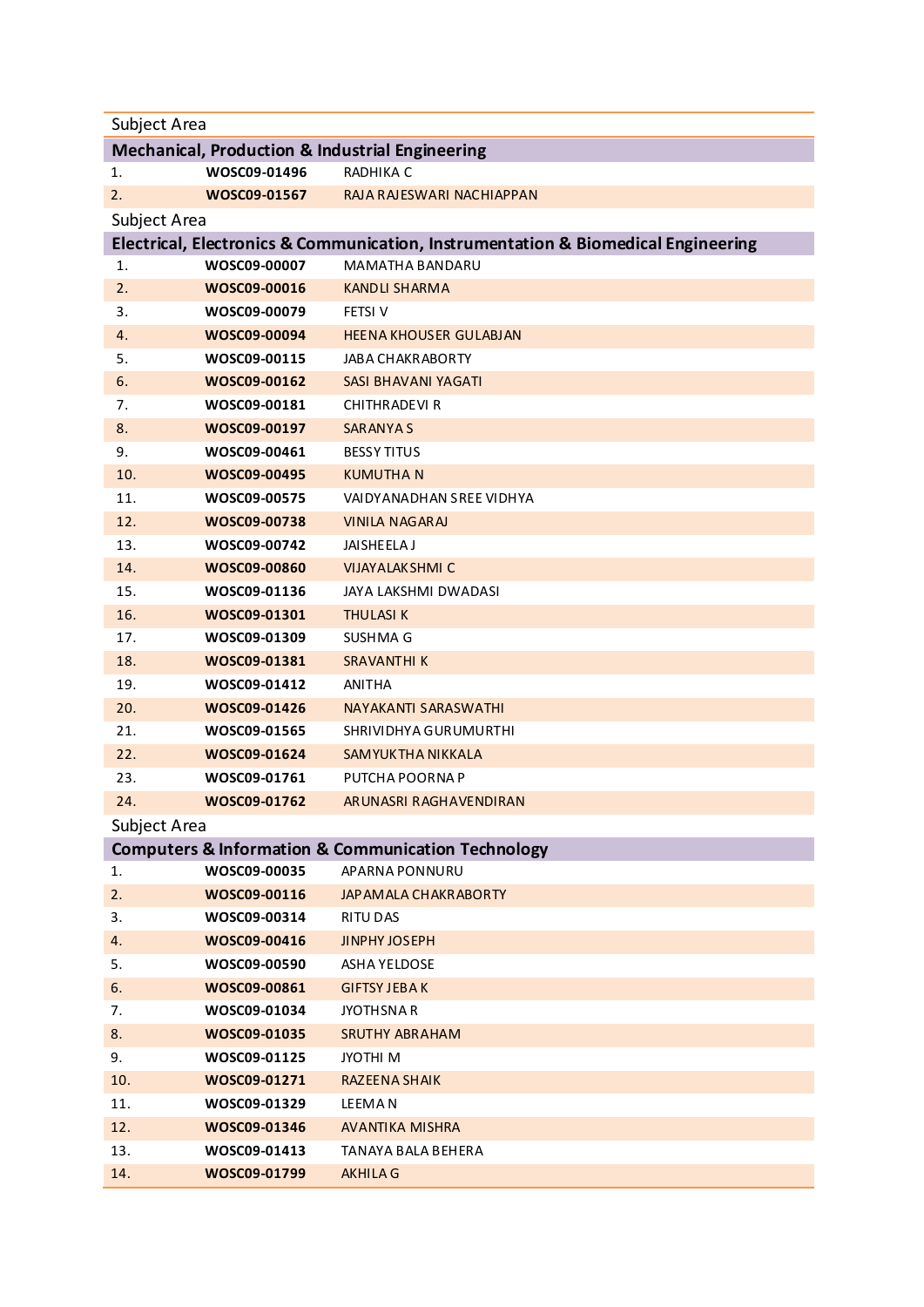| Subject Area |                                               |                     |  |
|--------------|-----------------------------------------------|---------------------|--|
|              | <b>Others (Only Science Related Subjects)</b> |                     |  |
| 1.           | WOSC09-00135                                  | <b>TEJASWINI BG</b> |  |
| 2.           | WOSC09-00193                                  | ANJALI CHANDRA RAO  |  |
| 3.           | WOSC09-00280                                  | <b>SRIMATHY B</b>   |  |
| 4.           | WOSC09-00708                                  | <b>SARANYAK</b>     |  |
| 5.           | WOSC09-00934                                  | RADHIKA RAMADOSS    |  |
| 6.           | WOSC09-01114                                  | <b>MUTHURANI D</b>  |  |
| 7.           | WOSC09-01731                                  | PRIYA C             |  |
| 8.           | WOSC09-01739                                  | S. PONMANI          |  |

## **Kharagpur Centre**

| Subject Area                                       |                                                            |                                                                                   |  |
|----------------------------------------------------|------------------------------------------------------------|-----------------------------------------------------------------------------------|--|
| Chemistry, Chemical Sciences, Drugs, Food & Pharma |                                                            |                                                                                   |  |
| S. No.                                             | <b>Application Number</b>                                  | <b>Candidate Name</b>                                                             |  |
| 1.                                                 | WOSC09-00154                                               | <b>SAYANI CHAKRABARTI</b>                                                         |  |
| 2.                                                 | WOSC09-00204                                               | ANJALI GUPTA                                                                      |  |
| 3.                                                 | WOSC09-00767                                               | <b>SHUVRA</b>                                                                     |  |
| 4.                                                 | WOSC09-01079                                               | DARSHNABEN YOGENDRABHAI<br><b>BHATT</b>                                           |  |
| 5.                                                 | WOSC09-01142                                               | <b>MONALISHA SENGUPTA</b>                                                         |  |
| 6.                                                 | WOSC09-01416                                               | CHANDRIMA CHATTERJEE                                                              |  |
| 7.                                                 | WOSC09-01482                                               | <b>SATARUPA GHOSH</b>                                                             |  |
| 8.                                                 | WOSC09-01489                                               | <b>UPPALA SHAILAJA</b>                                                            |  |
| 9.                                                 | WOSC09-01724                                               | <b>SENJUTI BANIK</b>                                                              |  |
| Subject Area                                       |                                                            |                                                                                   |  |
|                                                    | Life Sciences & Biotechnology                              |                                                                                   |  |
| 1.                                                 | WOSC09-00371                                               | <b>BHAKTI LAHA</b>                                                                |  |
| 2.                                                 | WOSC09-00686                                               | <b>ARCHANA</b>                                                                    |  |
| 3.                                                 | WOSC09-00719                                               | <b>MADHUSREE RAICHAUDHURI</b>                                                     |  |
| 4.                                                 | WOSC09-01048                                               | <b>NABANITA DAS</b>                                                               |  |
| 5.                                                 | WOSC09-01630                                               | <b>KABERI DATTA</b>                                                               |  |
| <b>Subject Area</b>                                |                                                            |                                                                                   |  |
|                                                    | <b>Mechanical, Production &amp; Industrial Engineering</b> |                                                                                   |  |
| 1.                                                 | WOSC09-01538                                               | <b>TANMAYEE KHUNTIA</b>                                                           |  |
| Subject Area                                       |                                                            |                                                                                   |  |
|                                                    |                                                            | Electrical, Electronics & Communication, Instrumentation & Biomedical Engineering |  |
| 1.                                                 | WOSC09-00021                                               | PUJA BISWAS                                                                       |  |
| 2.                                                 | WOSC09-00205                                               | <b>SHEELA KUMARI</b>                                                              |  |
| 3.                                                 | WOSC09-00429                                               | SANCHALI MITRA                                                                    |  |
| 4.                                                 | WOSC09-00499                                               | <b>MADHUMITA GHOSH</b>                                                            |  |
| 5.                                                 | WOSC09-00650                                               | SONIA PRAMANIK                                                                    |  |
| 6.                                                 | WOSC09-00908                                               | <b>SMITA RANI PADHY</b>                                                           |  |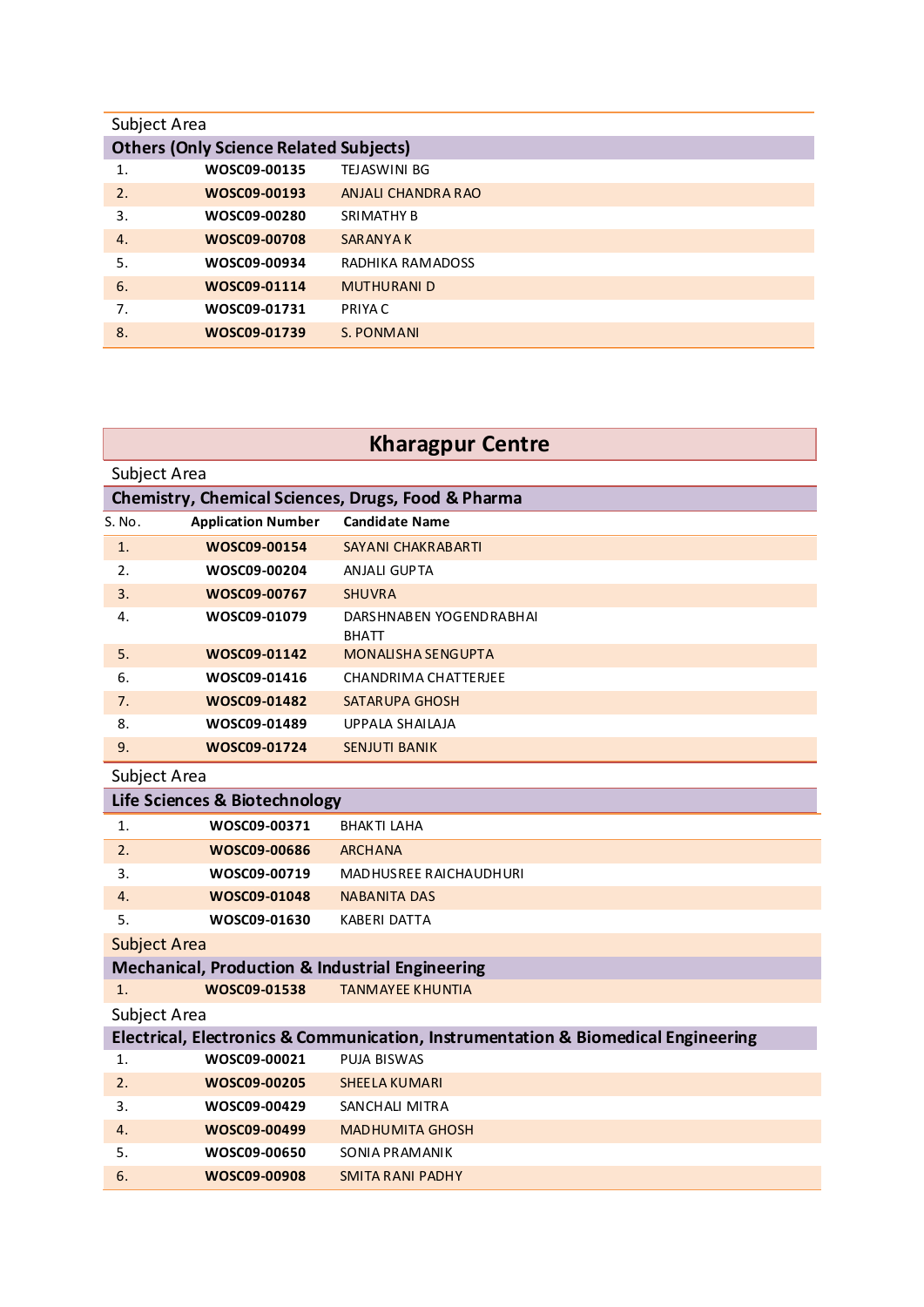| 7.                  | WOSC09-01321                                  | <b>RINITA RUDRA</b>                                               |
|---------------------|-----------------------------------------------|-------------------------------------------------------------------|
| 8.                  | WOSC09-01621                                  | <b>ANAMIKA</b>                                                    |
| 9.                  | WOSC09-01631                                  | <b>ANINDITA BANERJEE</b>                                          |
| 10.                 | WOSC09-01783                                  | RUPANJALI TALAPATRA                                               |
| 11.                 | WOSC09-01812                                  | SHUBHAM SRIVASTAVA                                                |
| <b>Subject Area</b> |                                               |                                                                   |
|                     |                                               | <b>Computers &amp; Information &amp; Communication Technology</b> |
| 1.                  | WOSC09-00374                                  | <b>HASINA RAHMAN</b>                                              |
| 2.                  | WOSC09-00377                                  | OINDRILA GHOSH                                                    |
| 3.                  | WOSC09-00658                                  | <b>NIRMALA SONI</b>                                               |
| 4.                  | WOSC09-01059                                  | <b>GARGI AKHOURY</b>                                              |
| 5.                  | WOSC09-01420                                  | SANGITA KUMARI MAHTO                                              |
| 6.                  | WOSC09-01568                                  | JAHNAVI GAUTAM                                                    |
| 7.                  | WOSC09-01679                                  | <b>RAGINI</b>                                                     |
| 8.                  | WOSC09-01758                                  | <b>NAMITA YADAV</b>                                               |
| <b>Subject Area</b> |                                               |                                                                   |
|                     | <b>Others (Only Science Related Subjects)</b> |                                                                   |
| $\mathbf{1}$ .      | WOSC09-00956                                  | <b>SAGARIKA CHANDRA</b>                                           |
| 2.                  | WOSC09-01032                                  | <b>ENAKSHI GHORAI</b>                                             |

| <b>New Delhi</b> |                           |                                                    |  |
|------------------|---------------------------|----------------------------------------------------|--|
|                  | Subject Area              |                                                    |  |
|                  |                           | Chemistry, Chemical Sciences, Drugs, Food & Pharma |  |
| S. No.           | <b>Application Number</b> | <b>Candidate Name</b>                              |  |
| 1.               | WOSC09-00130              | <b>MONIKA SHARMA</b>                               |  |
| 2.               | WOSC09-00153              | <b>SHAVETA KOHLI</b>                               |  |
| 3.               | WOSC09-00210              | <b>SWATI GUPTA</b>                                 |  |
| 4.               | WOSC09-00274              | <b>KARAMJEET KAUR</b>                              |  |
| 5.               | WOSC09-00313              | <b>SURUCHI SINGH</b>                               |  |
| 6.               | WOSC09-00363              | <b>POONAM</b>                                      |  |
| 7.               | WOSC09-00414              | <b>ANSHU RANA</b>                                  |  |
| 8.               | WOSC09-00439              | <b>AMIT KUMARI</b>                                 |  |
| 9.               | WOSC09-00449              | <b>MANISHA SINGH</b>                               |  |
| 10.              | WOSC09-00477              | PUSPANJALI TRIPATHY                                |  |
| 11.              | WOSC09-00513              | PREETI ANEJA                                       |  |
| 12.              | WOSC09-00537              | AAYUSHI SHARMA                                     |  |
| 13.              | WOSC09-00544              | <b>MEGHA VALSAN</b>                                |  |
| 14.              | WOSC09-00570              | <b>SAPNA MALIK</b>                                 |  |
| 15.              | WOSC09-00600              | <b>BHANU TAYAL</b>                                 |  |
| 16.              | WOSC09-00624              | <b>NEHA PURWAR</b>                                 |  |
| 17.              | WOSC09-00639              | <b>SOFIA MEHDI</b>                                 |  |
| 18.              | WOSC09-00657              | DIPANITHYA BANERJEE                                |  |
| 19.              | WOSC09-00722              | <b>KHUSHBOO MISHRA</b>                             |  |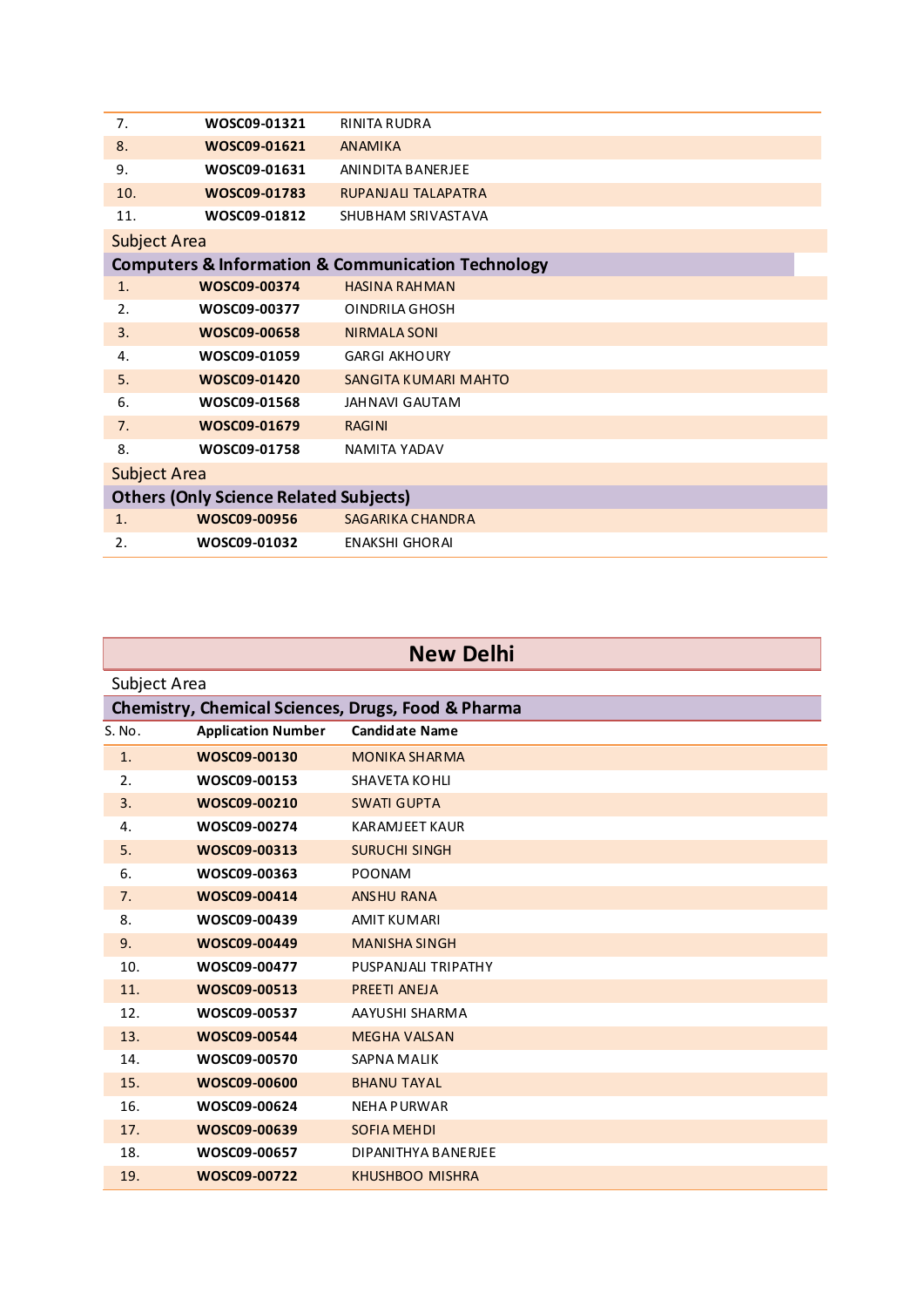| 20.<br>WOSC09-00730<br>SONALI SHARMA<br>21.<br>WOSC09-00787<br>ZEBA SIDDIQUI<br>22.<br>WOSC09-00803<br>POOJA SINGH<br>23.<br>WOSC09-00804<br><b>HINA KHAN</b><br>24.<br>WOSC09-00814<br>OMI AGRAWAL<br>25.<br>WOSC09-00826<br>DEEP LATA SINGH<br>26.<br>WOSC09-00869<br>NAVNEET VINAYAK<br>27.<br>WOSC09-00873<br><b>MANJU LATA RAO</b><br>28.<br>WOSC09-00878<br>RICHA SHARMA<br>29.<br>WOSC09-00994<br><b>ANUBHA MAHAJAN</b><br>30.<br>WOSC09-01145<br>POOJA GARG<br>31.<br>WOSC09-01150<br>ANJU VERMA<br>32.<br>WOSC09-01199<br>SHRUTI SRIVASTAVA<br>33.<br>WOSC09-01204<br>LAXMI BHARATHI KUCHIPUDI<br>34.<br>WOSC09-01246<br>AKANKSHA SINGH VATS<br>35.<br>WOSC09-01363<br>PRIYANKA VERMA<br>36.<br>WOSC09-01454<br>GARIMA GARG<br>37.<br>WOSC09-01514<br>SANGEETA<br>38.<br>WOSC09-01530<br>RICHA MISHRA<br>39.<br>WOSC09-01570<br>PRAGYA S THAKUR<br>40.<br>WOSC09-01603<br>MADHURI SHRINGIRISHI<br>41.<br>WOSC09-01604<br>POONAM MAURYA<br>42.<br>WOSC09-01609<br>PRATIBHA RAMJIRAM GUPTA<br>43.<br>WOSC09-01708<br><b>SWATI KAUSHIK</b><br>44.<br>WOSC09-01720<br>POONAM PAL<br>45.<br>WOSC09-01725<br>JAGRATI RAI SHRIVASTAVA<br>46.<br>WOSC09-01747<br>RIDDHI GUPTA<br>47.<br>WOSC09-01753<br>SARIKA DHIR<br>48.<br>WOSC09-01771<br>RUBI GOEL<br>49.<br>WOSC09-01777<br><b>KUMARI SHALINI</b><br>50.<br>WOSC09-01811<br>DEVLA BIMAL<br>Subject Area<br>Life Sciences & Biotechnology<br>WOSC09-00191<br>1.<br>SHRUTI BERIWAL<br>2.<br>WOSC09-00263<br><b>VINITA MISHRA</b><br>WOSC09-00272<br>3.<br><b>ASTHA AGARWAL</b><br>WOSC09-00301<br>4.<br><b>GEETIKA VERMA</b><br>WOSC09-00344<br>5.<br>REENA VISHVAKARMA<br>6.<br>WOSC09-00393<br><b>ROMA GARG</b><br>WOSC09-00474<br>DEEPTI MALHOTRA<br>7.<br>8.<br>WOSC09-00482<br>JYOTSNA JOLLY<br>9.<br>WOSC09-00486<br>DEEPIKA SHARMA<br>10.<br>WOSC09-00586<br><b>KOPAL SAHARIA</b><br>11.<br>WOSC09-00768<br>PRAGYA |     |              |                     |
|--------------------------------------------------------------------------------------------------------------------------------------------------------------------------------------------------------------------------------------------------------------------------------------------------------------------------------------------------------------------------------------------------------------------------------------------------------------------------------------------------------------------------------------------------------------------------------------------------------------------------------------------------------------------------------------------------------------------------------------------------------------------------------------------------------------------------------------------------------------------------------------------------------------------------------------------------------------------------------------------------------------------------------------------------------------------------------------------------------------------------------------------------------------------------------------------------------------------------------------------------------------------------------------------------------------------------------------------------------------------------------------------------------------------------------------------------------------------------------------------------------------------------------------------------------------------------------------------------------------------------------------------------------------------------------------------------------------------------------------------------------------------------------------------------------------------------------------------------------------------------------|-----|--------------|---------------------|
|                                                                                                                                                                                                                                                                                                                                                                                                                                                                                                                                                                                                                                                                                                                                                                                                                                                                                                                                                                                                                                                                                                                                                                                                                                                                                                                                                                                                                                                                                                                                                                                                                                                                                                                                                                                                                                                                                |     |              |                     |
|                                                                                                                                                                                                                                                                                                                                                                                                                                                                                                                                                                                                                                                                                                                                                                                                                                                                                                                                                                                                                                                                                                                                                                                                                                                                                                                                                                                                                                                                                                                                                                                                                                                                                                                                                                                                                                                                                |     |              |                     |
|                                                                                                                                                                                                                                                                                                                                                                                                                                                                                                                                                                                                                                                                                                                                                                                                                                                                                                                                                                                                                                                                                                                                                                                                                                                                                                                                                                                                                                                                                                                                                                                                                                                                                                                                                                                                                                                                                |     |              |                     |
|                                                                                                                                                                                                                                                                                                                                                                                                                                                                                                                                                                                                                                                                                                                                                                                                                                                                                                                                                                                                                                                                                                                                                                                                                                                                                                                                                                                                                                                                                                                                                                                                                                                                                                                                                                                                                                                                                |     |              |                     |
|                                                                                                                                                                                                                                                                                                                                                                                                                                                                                                                                                                                                                                                                                                                                                                                                                                                                                                                                                                                                                                                                                                                                                                                                                                                                                                                                                                                                                                                                                                                                                                                                                                                                                                                                                                                                                                                                                |     |              |                     |
|                                                                                                                                                                                                                                                                                                                                                                                                                                                                                                                                                                                                                                                                                                                                                                                                                                                                                                                                                                                                                                                                                                                                                                                                                                                                                                                                                                                                                                                                                                                                                                                                                                                                                                                                                                                                                                                                                |     |              |                     |
|                                                                                                                                                                                                                                                                                                                                                                                                                                                                                                                                                                                                                                                                                                                                                                                                                                                                                                                                                                                                                                                                                                                                                                                                                                                                                                                                                                                                                                                                                                                                                                                                                                                                                                                                                                                                                                                                                |     |              |                     |
|                                                                                                                                                                                                                                                                                                                                                                                                                                                                                                                                                                                                                                                                                                                                                                                                                                                                                                                                                                                                                                                                                                                                                                                                                                                                                                                                                                                                                                                                                                                                                                                                                                                                                                                                                                                                                                                                                |     |              |                     |
|                                                                                                                                                                                                                                                                                                                                                                                                                                                                                                                                                                                                                                                                                                                                                                                                                                                                                                                                                                                                                                                                                                                                                                                                                                                                                                                                                                                                                                                                                                                                                                                                                                                                                                                                                                                                                                                                                |     |              |                     |
|                                                                                                                                                                                                                                                                                                                                                                                                                                                                                                                                                                                                                                                                                                                                                                                                                                                                                                                                                                                                                                                                                                                                                                                                                                                                                                                                                                                                                                                                                                                                                                                                                                                                                                                                                                                                                                                                                |     |              |                     |
|                                                                                                                                                                                                                                                                                                                                                                                                                                                                                                                                                                                                                                                                                                                                                                                                                                                                                                                                                                                                                                                                                                                                                                                                                                                                                                                                                                                                                                                                                                                                                                                                                                                                                                                                                                                                                                                                                |     |              |                     |
|                                                                                                                                                                                                                                                                                                                                                                                                                                                                                                                                                                                                                                                                                                                                                                                                                                                                                                                                                                                                                                                                                                                                                                                                                                                                                                                                                                                                                                                                                                                                                                                                                                                                                                                                                                                                                                                                                |     |              |                     |
|                                                                                                                                                                                                                                                                                                                                                                                                                                                                                                                                                                                                                                                                                                                                                                                                                                                                                                                                                                                                                                                                                                                                                                                                                                                                                                                                                                                                                                                                                                                                                                                                                                                                                                                                                                                                                                                                                |     |              |                     |
|                                                                                                                                                                                                                                                                                                                                                                                                                                                                                                                                                                                                                                                                                                                                                                                                                                                                                                                                                                                                                                                                                                                                                                                                                                                                                                                                                                                                                                                                                                                                                                                                                                                                                                                                                                                                                                                                                |     |              |                     |
|                                                                                                                                                                                                                                                                                                                                                                                                                                                                                                                                                                                                                                                                                                                                                                                                                                                                                                                                                                                                                                                                                                                                                                                                                                                                                                                                                                                                                                                                                                                                                                                                                                                                                                                                                                                                                                                                                |     |              |                     |
|                                                                                                                                                                                                                                                                                                                                                                                                                                                                                                                                                                                                                                                                                                                                                                                                                                                                                                                                                                                                                                                                                                                                                                                                                                                                                                                                                                                                                                                                                                                                                                                                                                                                                                                                                                                                                                                                                |     |              |                     |
|                                                                                                                                                                                                                                                                                                                                                                                                                                                                                                                                                                                                                                                                                                                                                                                                                                                                                                                                                                                                                                                                                                                                                                                                                                                                                                                                                                                                                                                                                                                                                                                                                                                                                                                                                                                                                                                                                |     |              |                     |
|                                                                                                                                                                                                                                                                                                                                                                                                                                                                                                                                                                                                                                                                                                                                                                                                                                                                                                                                                                                                                                                                                                                                                                                                                                                                                                                                                                                                                                                                                                                                                                                                                                                                                                                                                                                                                                                                                |     |              |                     |
|                                                                                                                                                                                                                                                                                                                                                                                                                                                                                                                                                                                                                                                                                                                                                                                                                                                                                                                                                                                                                                                                                                                                                                                                                                                                                                                                                                                                                                                                                                                                                                                                                                                                                                                                                                                                                                                                                |     |              |                     |
|                                                                                                                                                                                                                                                                                                                                                                                                                                                                                                                                                                                                                                                                                                                                                                                                                                                                                                                                                                                                                                                                                                                                                                                                                                                                                                                                                                                                                                                                                                                                                                                                                                                                                                                                                                                                                                                                                |     |              |                     |
|                                                                                                                                                                                                                                                                                                                                                                                                                                                                                                                                                                                                                                                                                                                                                                                                                                                                                                                                                                                                                                                                                                                                                                                                                                                                                                                                                                                                                                                                                                                                                                                                                                                                                                                                                                                                                                                                                |     |              |                     |
|                                                                                                                                                                                                                                                                                                                                                                                                                                                                                                                                                                                                                                                                                                                                                                                                                                                                                                                                                                                                                                                                                                                                                                                                                                                                                                                                                                                                                                                                                                                                                                                                                                                                                                                                                                                                                                                                                |     |              |                     |
|                                                                                                                                                                                                                                                                                                                                                                                                                                                                                                                                                                                                                                                                                                                                                                                                                                                                                                                                                                                                                                                                                                                                                                                                                                                                                                                                                                                                                                                                                                                                                                                                                                                                                                                                                                                                                                                                                |     |              |                     |
|                                                                                                                                                                                                                                                                                                                                                                                                                                                                                                                                                                                                                                                                                                                                                                                                                                                                                                                                                                                                                                                                                                                                                                                                                                                                                                                                                                                                                                                                                                                                                                                                                                                                                                                                                                                                                                                                                |     |              |                     |
|                                                                                                                                                                                                                                                                                                                                                                                                                                                                                                                                                                                                                                                                                                                                                                                                                                                                                                                                                                                                                                                                                                                                                                                                                                                                                                                                                                                                                                                                                                                                                                                                                                                                                                                                                                                                                                                                                |     |              |                     |
|                                                                                                                                                                                                                                                                                                                                                                                                                                                                                                                                                                                                                                                                                                                                                                                                                                                                                                                                                                                                                                                                                                                                                                                                                                                                                                                                                                                                                                                                                                                                                                                                                                                                                                                                                                                                                                                                                |     |              |                     |
|                                                                                                                                                                                                                                                                                                                                                                                                                                                                                                                                                                                                                                                                                                                                                                                                                                                                                                                                                                                                                                                                                                                                                                                                                                                                                                                                                                                                                                                                                                                                                                                                                                                                                                                                                                                                                                                                                |     |              |                     |
|                                                                                                                                                                                                                                                                                                                                                                                                                                                                                                                                                                                                                                                                                                                                                                                                                                                                                                                                                                                                                                                                                                                                                                                                                                                                                                                                                                                                                                                                                                                                                                                                                                                                                                                                                                                                                                                                                |     |              |                     |
|                                                                                                                                                                                                                                                                                                                                                                                                                                                                                                                                                                                                                                                                                                                                                                                                                                                                                                                                                                                                                                                                                                                                                                                                                                                                                                                                                                                                                                                                                                                                                                                                                                                                                                                                                                                                                                                                                |     |              |                     |
|                                                                                                                                                                                                                                                                                                                                                                                                                                                                                                                                                                                                                                                                                                                                                                                                                                                                                                                                                                                                                                                                                                                                                                                                                                                                                                                                                                                                                                                                                                                                                                                                                                                                                                                                                                                                                                                                                |     |              |                     |
|                                                                                                                                                                                                                                                                                                                                                                                                                                                                                                                                                                                                                                                                                                                                                                                                                                                                                                                                                                                                                                                                                                                                                                                                                                                                                                                                                                                                                                                                                                                                                                                                                                                                                                                                                                                                                                                                                |     |              |                     |
|                                                                                                                                                                                                                                                                                                                                                                                                                                                                                                                                                                                                                                                                                                                                                                                                                                                                                                                                                                                                                                                                                                                                                                                                                                                                                                                                                                                                                                                                                                                                                                                                                                                                                                                                                                                                                                                                                |     |              |                     |
|                                                                                                                                                                                                                                                                                                                                                                                                                                                                                                                                                                                                                                                                                                                                                                                                                                                                                                                                                                                                                                                                                                                                                                                                                                                                                                                                                                                                                                                                                                                                                                                                                                                                                                                                                                                                                                                                                |     |              |                     |
|                                                                                                                                                                                                                                                                                                                                                                                                                                                                                                                                                                                                                                                                                                                                                                                                                                                                                                                                                                                                                                                                                                                                                                                                                                                                                                                                                                                                                                                                                                                                                                                                                                                                                                                                                                                                                                                                                |     |              |                     |
|                                                                                                                                                                                                                                                                                                                                                                                                                                                                                                                                                                                                                                                                                                                                                                                                                                                                                                                                                                                                                                                                                                                                                                                                                                                                                                                                                                                                                                                                                                                                                                                                                                                                                                                                                                                                                                                                                |     |              |                     |
|                                                                                                                                                                                                                                                                                                                                                                                                                                                                                                                                                                                                                                                                                                                                                                                                                                                                                                                                                                                                                                                                                                                                                                                                                                                                                                                                                                                                                                                                                                                                                                                                                                                                                                                                                                                                                                                                                |     |              |                     |
|                                                                                                                                                                                                                                                                                                                                                                                                                                                                                                                                                                                                                                                                                                                                                                                                                                                                                                                                                                                                                                                                                                                                                                                                                                                                                                                                                                                                                                                                                                                                                                                                                                                                                                                                                                                                                                                                                |     |              |                     |
|                                                                                                                                                                                                                                                                                                                                                                                                                                                                                                                                                                                                                                                                                                                                                                                                                                                                                                                                                                                                                                                                                                                                                                                                                                                                                                                                                                                                                                                                                                                                                                                                                                                                                                                                                                                                                                                                                |     |              |                     |
|                                                                                                                                                                                                                                                                                                                                                                                                                                                                                                                                                                                                                                                                                                                                                                                                                                                                                                                                                                                                                                                                                                                                                                                                                                                                                                                                                                                                                                                                                                                                                                                                                                                                                                                                                                                                                                                                                |     |              |                     |
|                                                                                                                                                                                                                                                                                                                                                                                                                                                                                                                                                                                                                                                                                                                                                                                                                                                                                                                                                                                                                                                                                                                                                                                                                                                                                                                                                                                                                                                                                                                                                                                                                                                                                                                                                                                                                                                                                |     |              |                     |
|                                                                                                                                                                                                                                                                                                                                                                                                                                                                                                                                                                                                                                                                                                                                                                                                                                                                                                                                                                                                                                                                                                                                                                                                                                                                                                                                                                                                                                                                                                                                                                                                                                                                                                                                                                                                                                                                                |     |              |                     |
|                                                                                                                                                                                                                                                                                                                                                                                                                                                                                                                                                                                                                                                                                                                                                                                                                                                                                                                                                                                                                                                                                                                                                                                                                                                                                                                                                                                                                                                                                                                                                                                                                                                                                                                                                                                                                                                                                |     |              |                     |
|                                                                                                                                                                                                                                                                                                                                                                                                                                                                                                                                                                                                                                                                                                                                                                                                                                                                                                                                                                                                                                                                                                                                                                                                                                                                                                                                                                                                                                                                                                                                                                                                                                                                                                                                                                                                                                                                                |     |              |                     |
|                                                                                                                                                                                                                                                                                                                                                                                                                                                                                                                                                                                                                                                                                                                                                                                                                                                                                                                                                                                                                                                                                                                                                                                                                                                                                                                                                                                                                                                                                                                                                                                                                                                                                                                                                                                                                                                                                |     |              |                     |
|                                                                                                                                                                                                                                                                                                                                                                                                                                                                                                                                                                                                                                                                                                                                                                                                                                                                                                                                                                                                                                                                                                                                                                                                                                                                                                                                                                                                                                                                                                                                                                                                                                                                                                                                                                                                                                                                                | 12. | WOSC09-00790 | <b>JYOTI MITTAL</b> |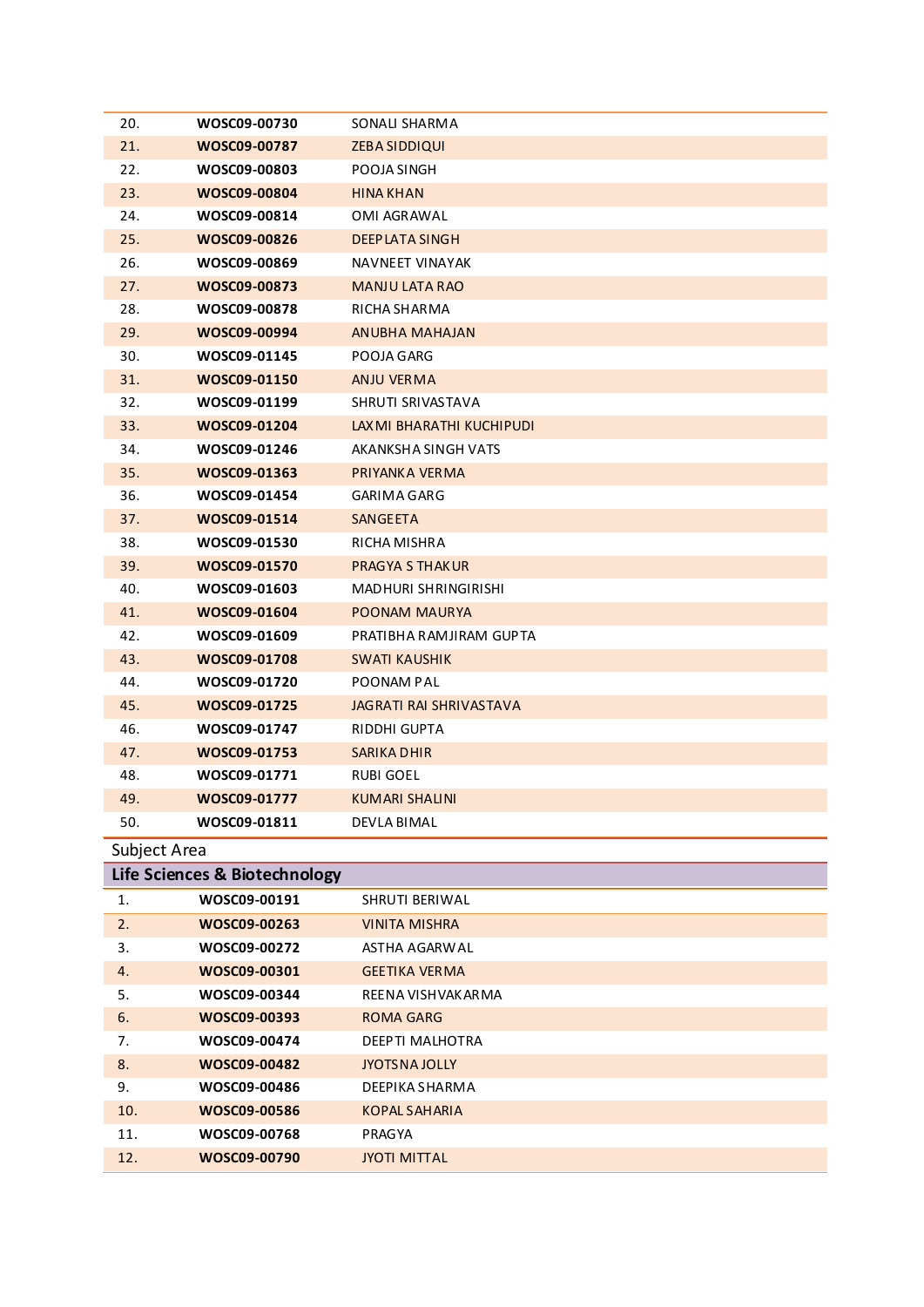| 13.                 | WOSC09-00885                                               | <b>SONU CHOUKSEY</b>                                                              |
|---------------------|------------------------------------------------------------|-----------------------------------------------------------------------------------|
| 14.                 | WOSC09-00913                                               | <b>SHIFALI CHATRATH</b>                                                           |
| 15.                 | WOSC09-00950                                               | KHUSHBOO NEWTIA                                                                   |
| 16.                 | WOSC09-00953                                               | <b>CHETANA BHASKARLA</b>                                                          |
| 17.                 | WOSC09-00999                                               | <b>MANJEET KAUR</b>                                                               |
| 18.                 | WOSC09-01041                                               | PRIYA CHO UDHRY                                                                   |
| 19.                 | WOSC09-01115                                               | PALLAVI TRIPATHI                                                                  |
| 20.                 | WOSC09-01134                                               | <b>PALLAVI THAKUR</b>                                                             |
| 21.                 | WOSC09-01167                                               | <b>GARIMA SINGHAL</b>                                                             |
| 22.                 | WOSC09-01288                                               | <b>DEEPIKA SINGH</b>                                                              |
| 23.                 | WOSC09-01296                                               | MAHIMA BISHT                                                                      |
| 24.                 | WOSC09-01340                                               | <b>SAUMYA BAJPAI</b>                                                              |
| 25.                 | WOSC09-01393                                               | <b>MADHU SMITA</b>                                                                |
| 26.                 | WOSC09-01402                                               | POONAM MALHOTRA                                                                   |
| 27.                 | WOSC09-01802                                               | <b>UZMA</b>                                                                       |
| <b>Subject Area</b> |                                                            |                                                                                   |
|                     | <b>Mechanical, Production &amp; Industrial Engineering</b> |                                                                                   |
| 1.                  | WOSC09-00721                                               | <b>NEHA PANDEY</b>                                                                |
| 2.                  | WOSC09-01418                                               | PARULJAYANT                                                                       |
| <b>Subject Area</b> |                                                            |                                                                                   |
|                     |                                                            | Electrical, Electronics & Communication, Instrumentation & Biomedical Engineering |
| 1.                  | WOSC09-00071                                               | <b>NEELAM RANI</b>                                                                |
| 2.                  | WOSC09-00140                                               | SHRUTI GOEL                                                                       |
| 3.                  | WOSC09-00142                                               | <b>MANPREETI SINGH</b>                                                            |
| 4.                  | WOSC09-00316                                               | PREETI SHARMA                                                                     |
| 5.                  | WOSC09-00507                                               | <b>GUNJAN AGGARWAL</b>                                                            |
| 6.                  | WOSC09-00509                                               | SHAKHA CHATURVEDI                                                                 |
| 7.                  | WOSC09-00540                                               | <b>NUTAN SHARMA</b>                                                               |
| 8.                  | WOSC09-00611                                               | POOJA CHHABRA                                                                     |
| 9.                  | WOSC09-00665                                               | <b>APARNA GOYAL</b>                                                               |
| 10.                 | WOSC09-00668                                               | USHA PAL                                                                          |
| 11.                 | WOSC09-00693                                               | <b>SONMATI VERMA</b>                                                              |
| 12.                 | WOSC09-00857                                               | RASHMI ACHLA MINZ                                                                 |
| 13.                 | WOSC09-00964                                               | <b>HEMLATA VERMA</b>                                                              |
| 14.                 | WOSC09-01062                                               | PALLAVI GARG                                                                      |
| 15.                 | WOSC09-01094                                               | SHALINI CHAUDHARY                                                                 |
| 16.                 | WOSC09-01137                                               | SHWETA BHARGAVA                                                                   |
| 17.                 | WOSC09-01187                                               | RUBINA AFZAL                                                                      |
| 18.                 | WOSC09-01205                                               | SHIKHA RANJAN                                                                     |
| 19.                 | WOSC09-01219                                               | <b>DEEP SHIKHA ARORA</b>                                                          |
| 20.                 | WOSC09-01257                                               | SARITA GUPTA                                                                      |
| 21.                 | WOSC09-01281                                               | <b>TARANJEET KAUR</b>                                                             |
| 22.                 | WOSC09-01354                                               | SHILPI LAVANIA                                                                    |
| 23.                 | WOSC09-01372                                               | POONAM SINGLA                                                                     |
| 24.                 | WOSC09-01389                                               | SULIPTA DAS                                                                       |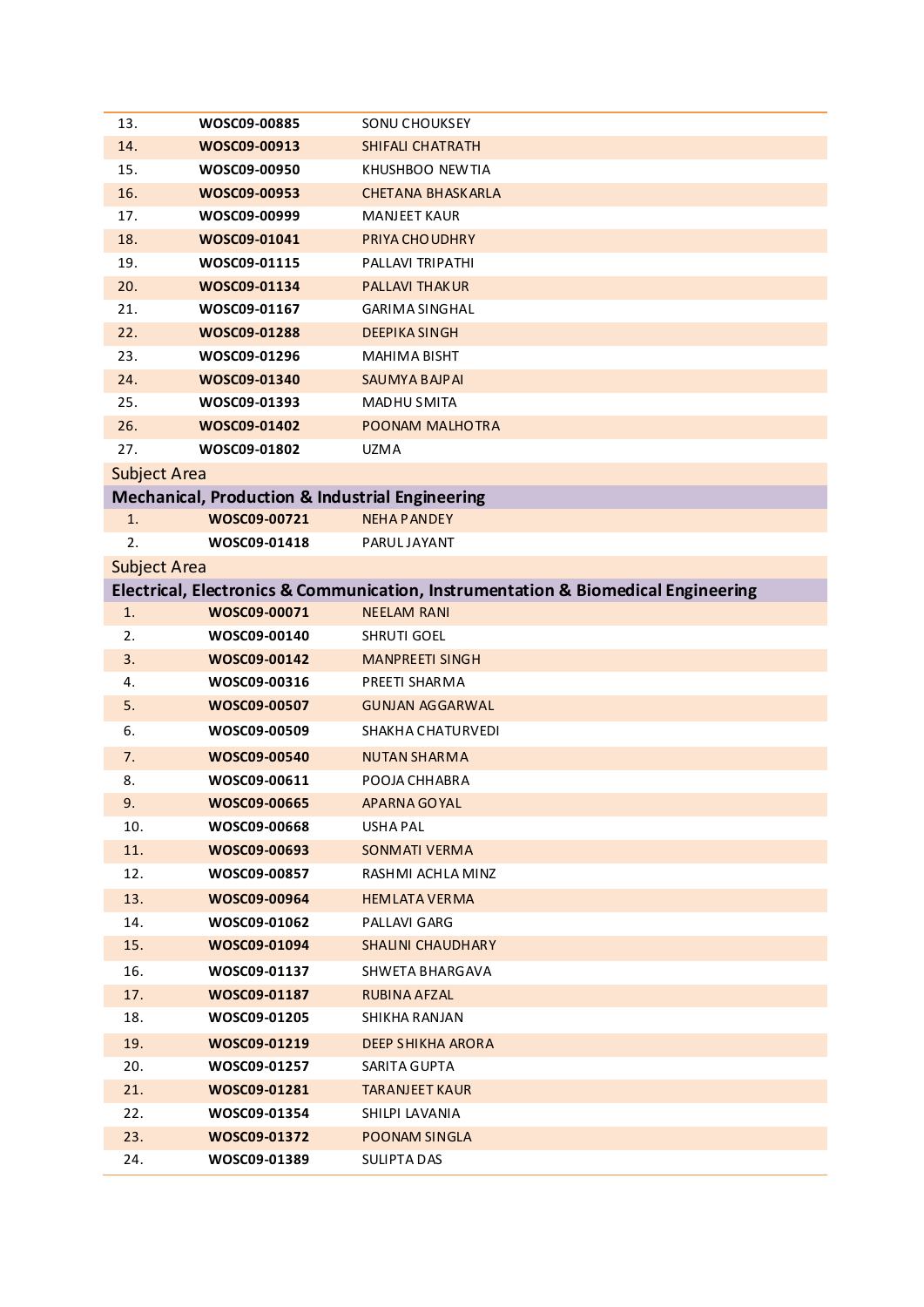| 25.          | WOSC09-01403                                  | <b>SAVITA SINGH</b>                                               |
|--------------|-----------------------------------------------|-------------------------------------------------------------------|
| 26.          | WOSC09-01491                                  | <b>MENAKA SINGH</b>                                               |
| 27.          | WOSC09-01520                                  | <b>GUNJAN ARYA</b>                                                |
| 28.          | WOSC09-01587                                  | SHAHNEEL ZIA                                                      |
| 29.          | WOSC09-01598                                  | <b>SUNITA</b>                                                     |
| 30.          | WOSC09-01635                                  | <b>PRONNATI</b>                                                   |
| 31.          | WOSC09-01640                                  | <b>NEHA TANDAN</b>                                                |
| 32.          | WOSC09-01693                                  | JYOTI MADHAVI SHARMA                                              |
| 33.          | WOSC09-01700                                  | NEERAJ JANGRA                                                     |
| 34.          | WOSC09-01755                                  | KUMARI NIHARIKA SINGH                                             |
| 35.          | WOSC09-01790                                  | <b>MONIKA JAIN</b>                                                |
| Subject Area |                                               |                                                                   |
|              |                                               | <b>Computers &amp; Information &amp; Communication Technology</b> |
| 1.           | WOSC09-00090                                  | MADHULATA KUMARI                                                  |
| 2.           | WOSC09-00106                                  | PREETI UPADHYAY                                                   |
| 3.           | WOSC09-00300                                  | SHILPI TRIPATHI                                                   |
| 4.           | WOSC09-00349                                  | <b>SHIVANI YADAV</b>                                              |
| 5.           | WOSC09-00355                                  | YASHI GUPTA                                                       |
| 6.           | WOSC09-00526                                  | <b>SONIKA SAINI</b>                                               |
| 7.           | WOSC09-00596                                  | VEENA SINGH BHADAURIYA                                            |
| 8.           | WOSC09-00754                                  | <b>GEETA DEVI</b>                                                 |
| 9.           | WOSC09-00765                                  | DIVYA SINGH                                                       |
| 10.          | WOSC09-00819                                  | <b>BARKHA BHADANA</b>                                             |
| 11.          | WOSC09-00845                                  | KARNIKA GUPTA                                                     |
| 12.          | WOSC09-01002                                  | <b>JYOTI RANI</b>                                                 |
| 13.          | WOSC09-01085                                  | RACHNA                                                            |
| 14.          | WOSC09-01099                                  | PRIYANKA YADAV                                                    |
| 15.          | WOSC09-01102                                  | JYOTI NAVEEN                                                      |
| 16.          | WOSC09-01157                                  | <b>ANSHU SHARMA</b>                                               |
| 17.          | WOSC09-01411                                  | CHITRA DUTTA                                                      |
| 18.          | WOSC09-01442                                  | <b>RASHMIM</b>                                                    |
| 19.          | WOSC09-01557                                  | NEVADITA CHATTERJEE                                               |
| 20.          | WOSC09-01564                                  | LAX MI CHAUDHARY                                                  |
| 21.          | WOSC09-01571                                  | SHIPRA SINGH                                                      |
| 22.          | WOSC09-01606                                  | SARIKA YADAV                                                      |
| 23.          | WOSC09-01623                                  | KAMIKA CHAUDHARY                                                  |
| 24.          | WOSC09-01627                                  | <b>SWATI RAWAT</b>                                                |
| 25.          | WOSC09-01639                                  | MANISHA SUBBERWAL                                                 |
| 26.          | WOSC09-01651                                  | <b>MINAKSHI BHAN</b>                                              |
| 27.          | WOSC09-01749                                  | SANDHYA RANI KAVALI                                               |
| 28.          | WOSC09-01797                                  | <b>KALPNA SAGAR</b>                                               |
| Subject Area |                                               |                                                                   |
|              | <b>Others (Only Science Related Subjects)</b> |                                                                   |
| 1.           | WOSC09-00242                                  | MEETIKA GOYAL                                                     |
| 2.           | WOSC09-00332                                  | MEGHA GIRDHARILAL AGRAW AL                                        |
| 3.           | WOSC09-00451                                  | MAHAK CHAW LA                                                     |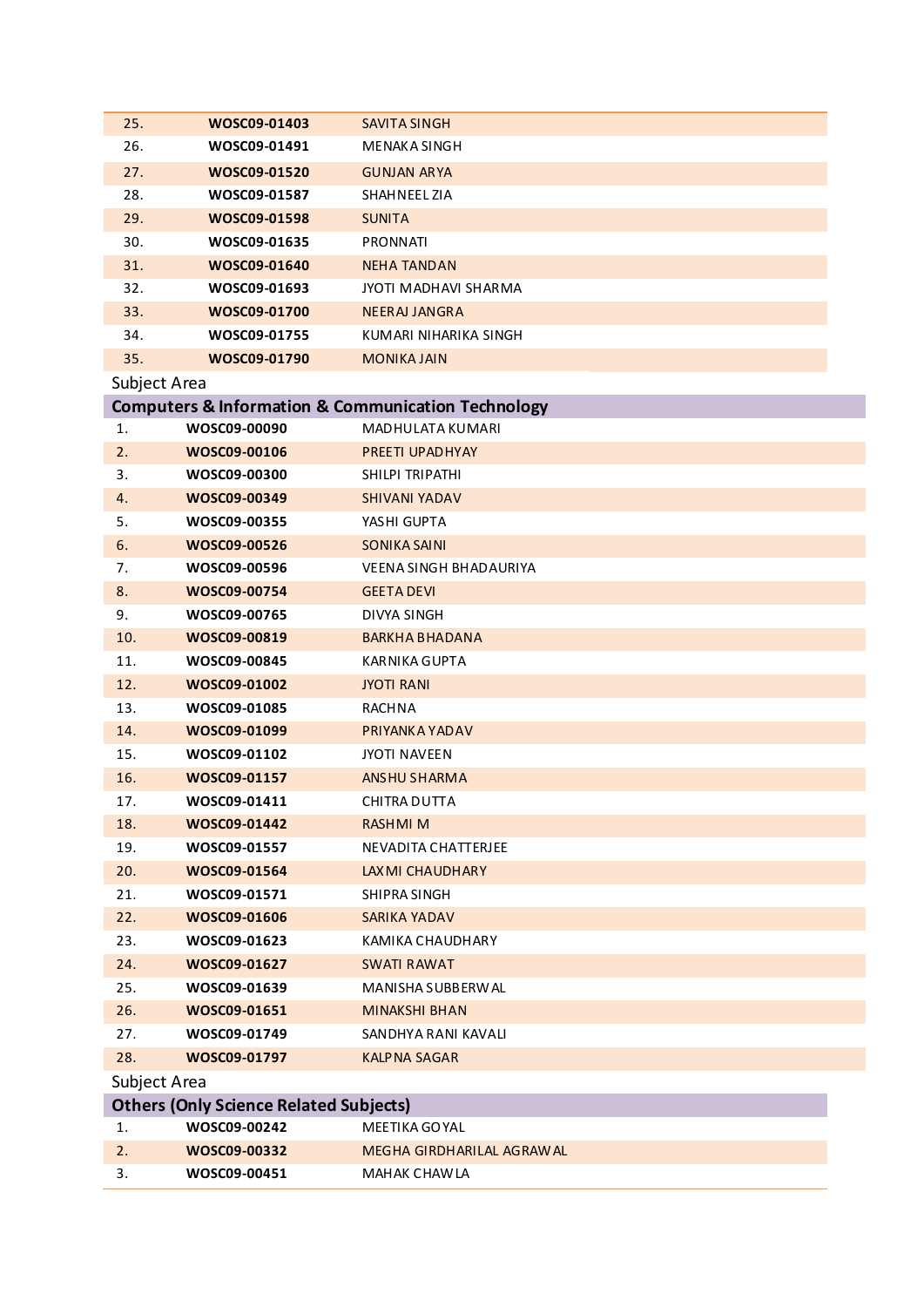| 4.  | WOSC09-00527 | KUSUM PARMAR          |
|-----|--------------|-----------------------|
| 5.  | WOSC09-00587 | SHWETA SHRIVASTAVA    |
| 6.  | WOSC09-00780 | <b>SHEEKHA</b>        |
| 7.  | WOSC09-00938 | <b>NEETU PANDEY</b>   |
| 8.  | WOSC09-01161 | <b>SUPRIYA RANI</b>   |
| 9.  | WOSC09-01280 | SHUBHRA SEHGAL        |
| 10. | WOSC09-01324 | <b>PARVINDER KAUR</b> |
| 11. | WOSC09-01364 | <b>NEHA GOEL</b>      |
| 12. | WOSC09-01383 | NEHA SHARMA           |
| 13. | WOSC09-01398 | TRIPTI JPHRI          |
| 14. | WOSC09-01487 | PRIYA GHATWAI         |
| 15. | WOSC09-01595 | SNEHA KUMARI          |

| <b>Pune</b>                                        |                           |                                |  |  |  |
|----------------------------------------------------|---------------------------|--------------------------------|--|--|--|
| Subject Area                                       |                           |                                |  |  |  |
| Chemistry, Chemical Sciences, Drugs, Food & Pharma |                           |                                |  |  |  |
| S. No.                                             | <b>Application Number</b> | <b>Candidate Name</b>          |  |  |  |
| 1.                                                 | WOSC09-00175              | SNEHAL NIVAS KORPALE           |  |  |  |
| 2.                                                 | WOSC09-00401              | DURGA LAX MIKANT SHARMA        |  |  |  |
| 3.                                                 | WOSC09-00541              | <b>SHALAKA RAJIV TOLYE</b>     |  |  |  |
| 4.                                                 | WOSC09-00644              | DIVYA SHIVSHANKAR BODELE       |  |  |  |
| 5.                                                 | WOSC09-00645              | PRABHA NANDKUMAR BHONG         |  |  |  |
| 6.                                                 | WOSC09-00659              | SAVITRI KASAPPA POOJARI        |  |  |  |
| 7.                                                 | WOSC09-00736              | MANISHA KRISHNA MALUSARE       |  |  |  |
| 8.                                                 | WOSC09-00766              | FATIMA IKBAL MEVEKARI          |  |  |  |
| 9.                                                 | WOSC09-00799              | <b>SWEETY BADGUJAR</b>         |  |  |  |
| 10.                                                | WOSC09-01017              | POOJA SATISH DESAI             |  |  |  |
| 11.                                                | WOSC09-01021              | <b>MANISHA BHUPAL MANE</b>     |  |  |  |
| 12.                                                | WOSC09-01126              | MANJU NANDLAL MAKHIJA          |  |  |  |
| 13.                                                | WOSC09-01128              | VIBHA KUMARI JAIN              |  |  |  |
| 14.                                                | WOSC09-01218              | DEEPIKA VERMA                  |  |  |  |
| 15.                                                | WOSC09-01295              | URMILA RAHUL LAD               |  |  |  |
| 16.                                                | WOSC09-01379              | ASHA TUKARAM CHAHANDE          |  |  |  |
| 17.                                                | WOSC09-01436              | AKANKHSA SINHA                 |  |  |  |
| 18.                                                | WOSC09-01681              | SUJATA BHASKARRAO SURWASE      |  |  |  |
| 19.                                                | WOSC09-01706              | <b>VIJILATA DEVI RAJKUMARI</b> |  |  |  |
| Subject Area                                       |                           |                                |  |  |  |
| Life Sciences & Biotechnology                      |                           |                                |  |  |  |
| 1.                                                 | WOSC09-00555              | SHRUTI ASHOK SAWANTDESAI       |  |  |  |
| 2.                                                 | WOSC09-00581              | <b>SHEFALI MISHRA</b>          |  |  |  |
| 3.                                                 | WOSC09-00879              | MANJIRI RAVINDRA GANDHI        |  |  |  |
| 4.                                                 | WOSC09-00955              | <b>SUSHMITA SHUKLA</b>         |  |  |  |
|                                                    |                           |                                |  |  |  |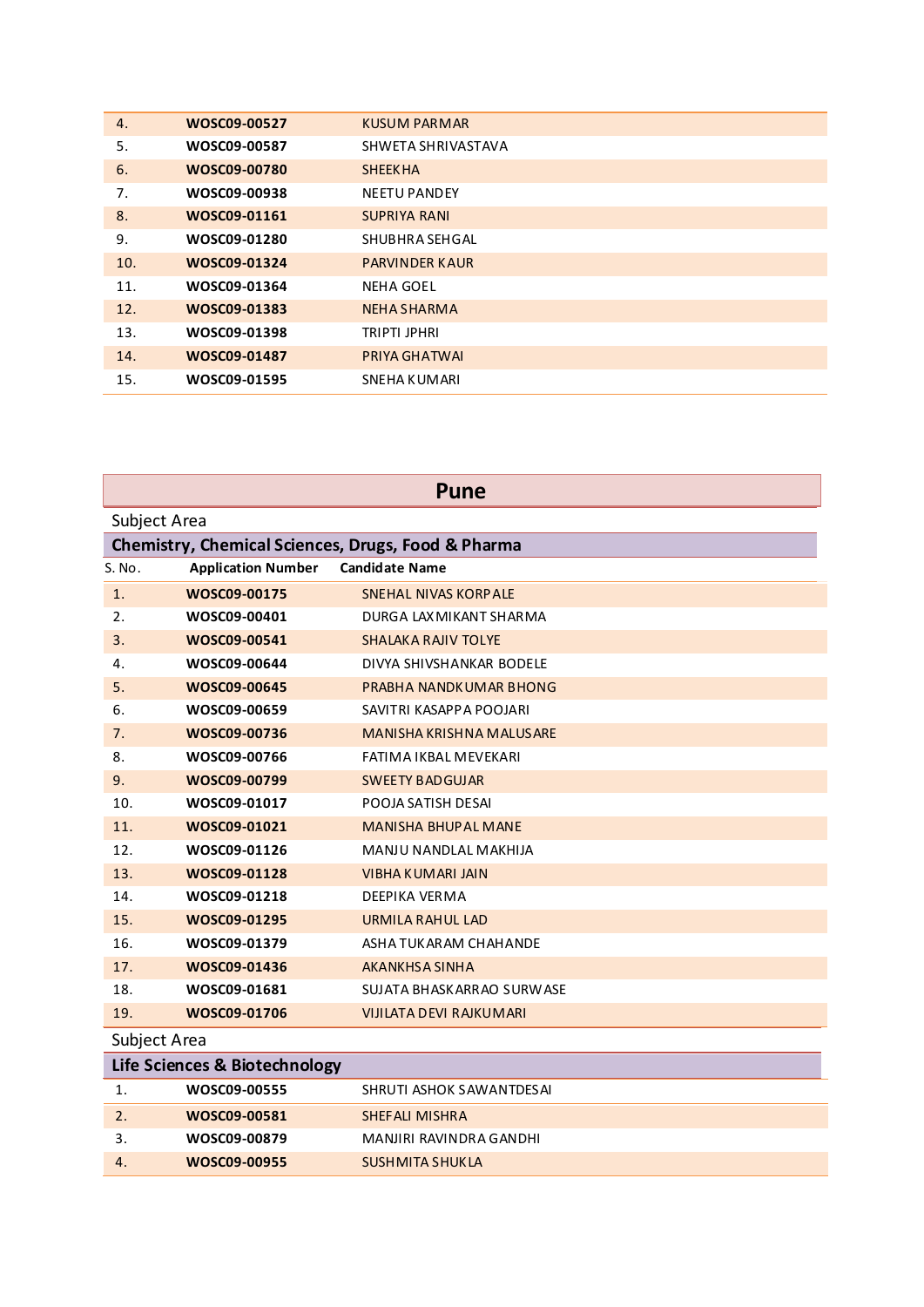| 5.                  | WOSC09-01012                                               | SAUMIA K                                                                          |  |  |  |
|---------------------|------------------------------------------------------------|-----------------------------------------------------------------------------------|--|--|--|
| 6.                  | WOSC09-01069                                               | PRIYANKA G. BUDDHIWANT                                                            |  |  |  |
| 7.                  | WOSC09-01162                                               | ARCHANA ANSHUMAN GUPTA                                                            |  |  |  |
| 8.                  | WOSC09-01350                                               | <b>ANAMIKA RATHI</b>                                                              |  |  |  |
| 9.                  | WOSC09-01424                                               | POONAM MISHRA                                                                     |  |  |  |
| <b>Subject Area</b> |                                                            |                                                                                   |  |  |  |
|                     | <b>Mechanical, Production &amp; Industrial Engineering</b> |                                                                                   |  |  |  |
| 1.                  | WOSC09-00318                                               | <b>HARSHITA DUBEY</b>                                                             |  |  |  |
| 2.                  | WOSC09-00327                                               | SATYA SRIDEVI POGARU                                                              |  |  |  |
| 3.                  | WOSC09-01369                                               | MADHULIKA SHARMA                                                                  |  |  |  |
| Subject Area        |                                                            |                                                                                   |  |  |  |
|                     |                                                            | Electrical, Electronics & Communication, Instrumentation & Biomedical Engineering |  |  |  |
| 1.                  | WOSC09-00227                                               | POONAM DIGVIJAY BHOSALE                                                           |  |  |  |
| 2.                  | WOSC09-00576                                               | <b>SNEHA SANJAY LAD</b>                                                           |  |  |  |
| 3.                  | WOSC09-00672                                               | RUPALI JAGANNATH PAWAR                                                            |  |  |  |
| 4.                  | WOSC09-00682                                               | <b>MADHVI LALIT DEORANKAR</b>                                                     |  |  |  |
| 5.                  | WOSC09-00918                                               | ADITI                                                                             |  |  |  |
| 6.                  | WOSC09-01006                                               | <b>ALP A AMIT THAKKAR</b>                                                         |  |  |  |
| 7.                  | WOSC09-01018                                               | ASHWINI RAMESH JADHAV                                                             |  |  |  |
| 8.                  | WOSC09-01229                                               | <b>SUSHAMA KUMARI</b>                                                             |  |  |  |
| 9.                  | WOSC09-01477                                               | PRIYANKA PREMDAS RAMTEKE                                                          |  |  |  |
| 10.                 | WOSC09-01562                                               | PRIYANKA PRAMOD VIDOLKAR                                                          |  |  |  |
| 11.                 | WOSC09-01686                                               | SYEDA RABIYA UNNISA BEGUM                                                         |  |  |  |
| 12.                 | WOSC09-01773                                               | PRIYANKA VANJARE                                                                  |  |  |  |
| Subject Area        |                                                            |                                                                                   |  |  |  |
|                     |                                                            | <b>Computers &amp; Information &amp; Communication Technology</b>                 |  |  |  |
| 1.                  | WOSC09-00031                                               | SURYAKANTA MUKESH SONNE                                                           |  |  |  |
| 2.                  | WOSC09-00045                                               | <b>MADHURI PRALHAD CHAVAN</b>                                                     |  |  |  |
| 3.                  | WOSC09-00054                                               | <b>MAYURI MANGESH MORE</b>                                                        |  |  |  |
| 4.                  | WOSC09-00064                                               | ANURADHA CHANDRAKANT KARLEKAR                                                     |  |  |  |
| 5.                  | WOSC09-00229                                               | SONALI SHAM ZOL                                                                   |  |  |  |
| 6.                  | WOSC09-00554                                               | YOGITA SANJAY PAWAR                                                               |  |  |  |
| 7.                  | WOSC09-00917                                               | RACHANA SANDEEP POTPELWAR                                                         |  |  |  |
| 8.                  | WOSC09-01170                                               | ANJU RAJKUMAR FULE                                                                |  |  |  |
| 9.                  | WOSC09-01255                                               | SOMA ANCHAL                                                                       |  |  |  |
| 10.                 | WOSC09-01537                                               | SHUBHANGINI SHRIRANG BHORDE                                                       |  |  |  |
| 11.                 | WOSC09-01759                                               | SEEMA SHARAD PARTETI                                                              |  |  |  |
| 12.                 | WOSC09-01808                                               | <b>ASMITA PRAMOD ASRE</b>                                                         |  |  |  |
| Subject Area        |                                                            |                                                                                   |  |  |  |
|                     | <b>Others (Only Science Related Subjects)</b>              |                                                                                   |  |  |  |
| 1.                  | WOSC09-00027                                               | VRUSHALI VIJAY DHEPE                                                              |  |  |  |
| 2.                  | WOSC09-00783                                               | <b>DEEPTI CHAUHAN</b>                                                             |  |  |  |
| 3.                  | WOSC09-00906                                               | POONAM BHAWANI SAHU                                                               |  |  |  |
| 4.                  | WOSC09-01056                                               | <b>MONIKA BHARGAVA</b>                                                            |  |  |  |
| 5.                  | WOSC09-01139                                               | DIVYA DILEEP                                                                      |  |  |  |
| 6.                  | WOSC09-01267                                               | <b>SOUMYAS MOHAN</b>                                                              |  |  |  |